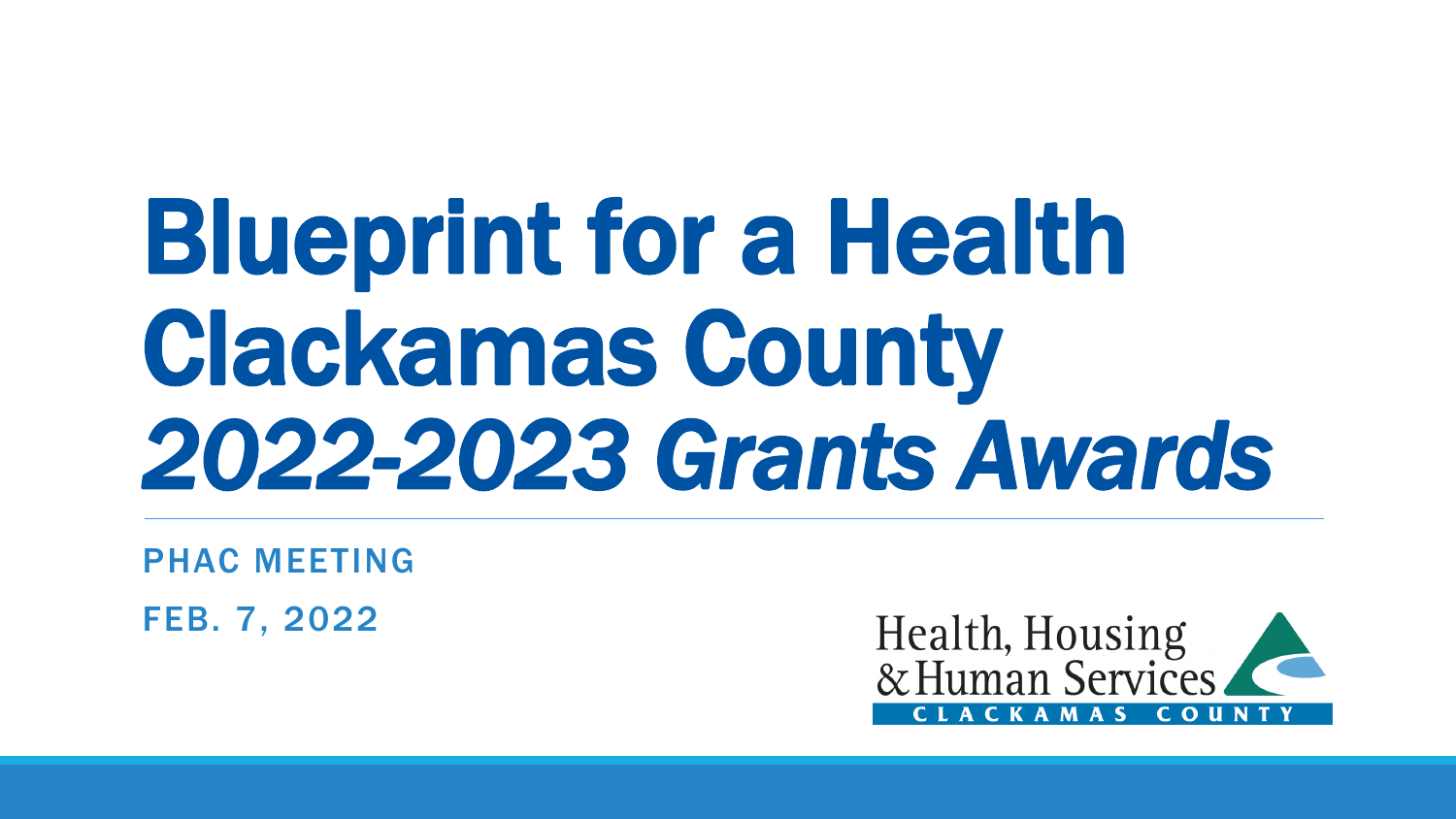#### **Objectives**

- Provide background information and context about the Blueprint Plan Update and implementation process.
- Provide an overview of the process and steps that were completed to develop the funding recommendations.
- Present the funding recommendations for PHAC consideration and voting.

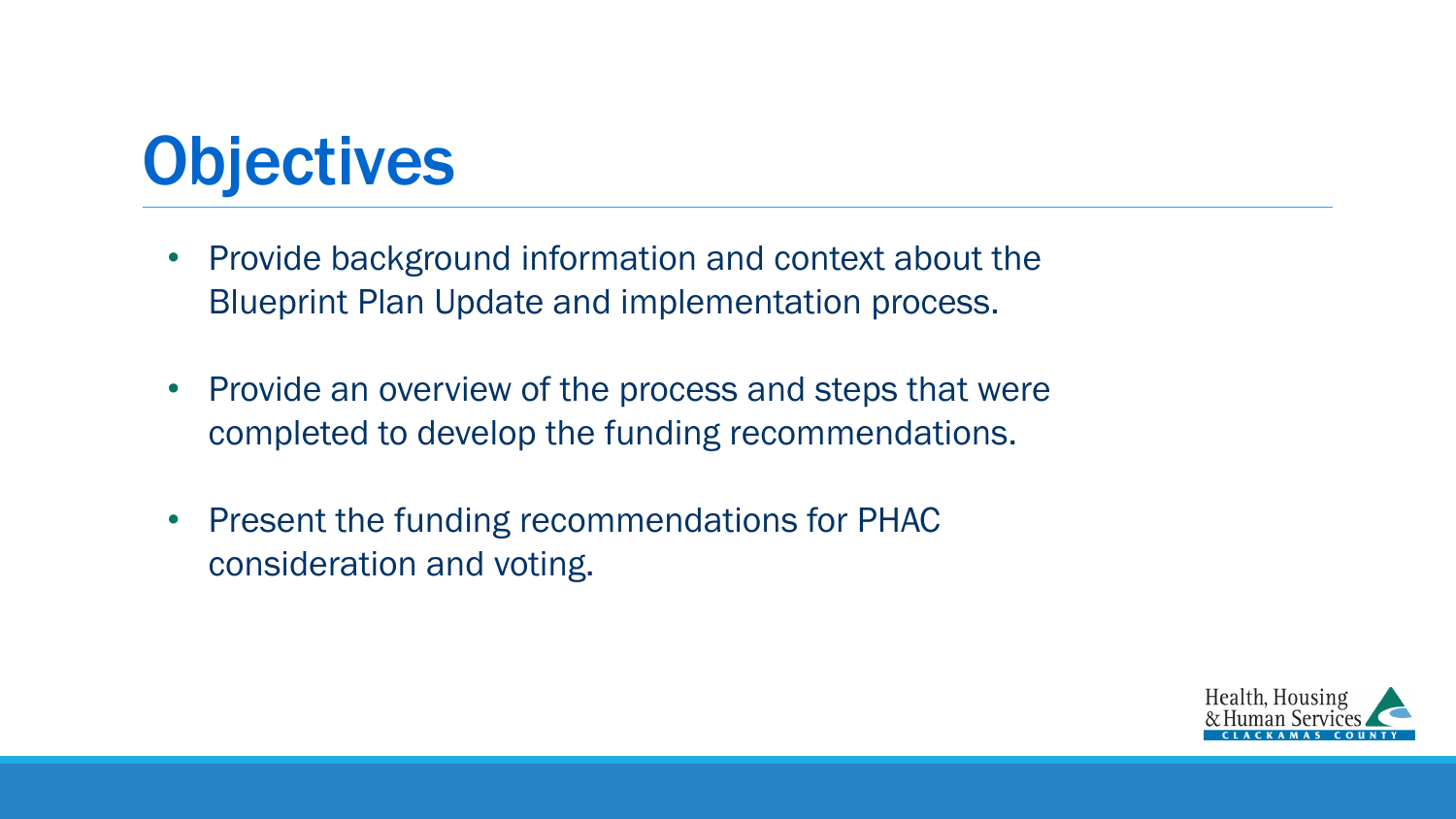## Blueprint Plan Update

- Oct. 2020 June 2021: The Blueprint Steering Committee, eight goal teams, local coalitions and standing committees developed objectives and strategies in response to:
	- $\geq 6$  Prioritized goals
	- **► 2017 Community Health Needs Assessment**
	- $\triangleright$  Current data provided by Public Health Epidemiologists
	- $\triangleright$  Review and assessment of the existing 2017-2020 plan
- PHAC approved Blueprint objectives and strategies in August 2021
- Funding availability increased from \$400,000 to \$600,000. Funding is available through June 30, 2023.

#### *Timeline:*

- *Request for Qualifications released on Oct. 12, 2021*
- *Deadline to submit proposals extended to: Nov. 18, 2021*
- *Round 1 Review: Nov. 23 – Dec. 16, 2021*
- *Round 2 Review: Dec. 2, 2021– Jan. 20, 2022*

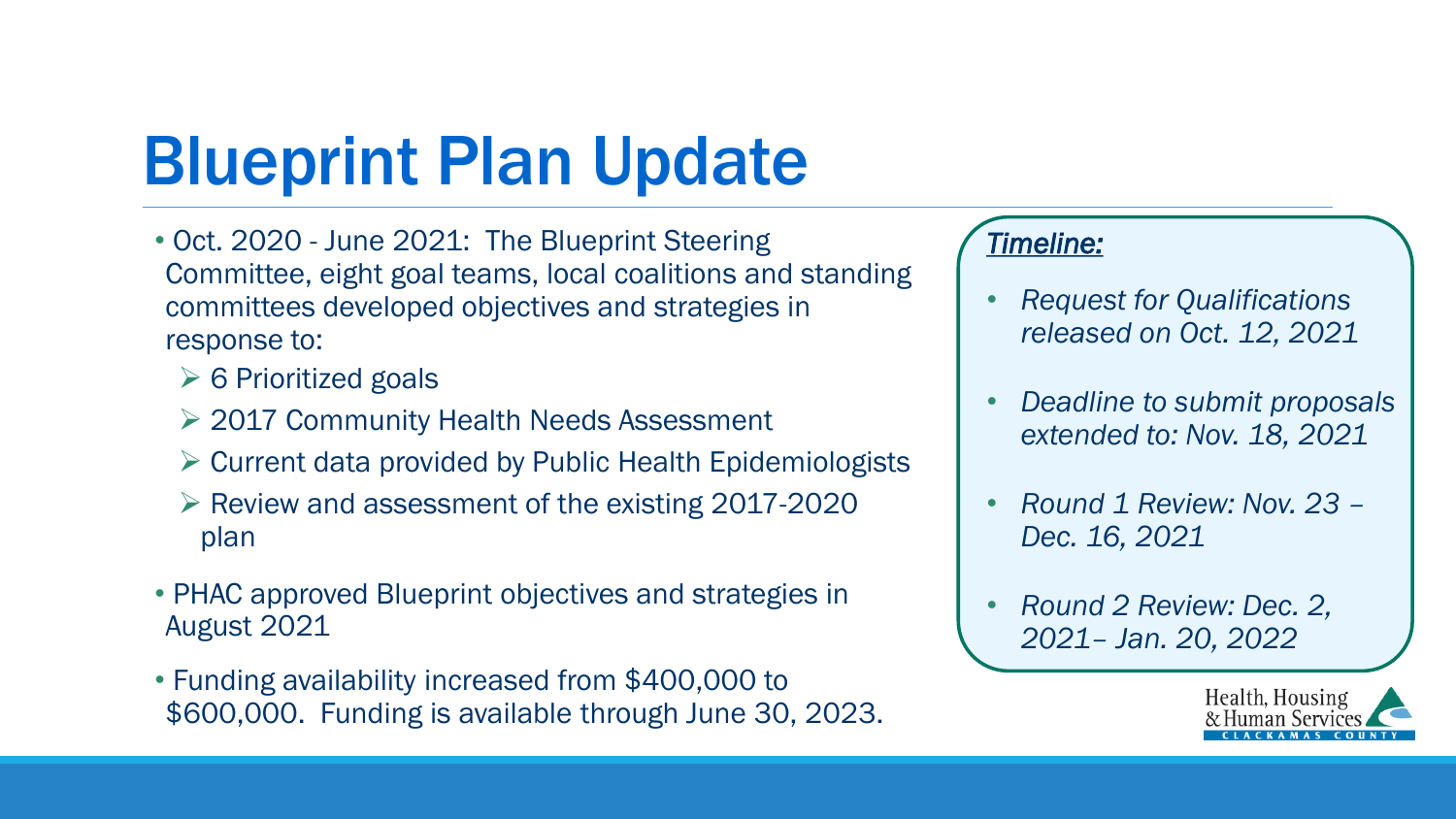#### Outreach & Response

#### Outreach:

- Direct email contact went to 375 CBOs
- Direct email contact with over 25 BIPOC focused organizations
- Personal outreach and contact
- Notice of Funding Opportunity (NOFO) posted on County webpage which included social media to promote the funding opportunity.

#### Response:

Success! 49 proposals were received totaling \$2.4 million.

- Dental access: 6 proposals
- Chronic Disease prevention: 4 proposals
- Behavioral Health: 22 proposals
- Culturally preferred healthy food: 17 proposals

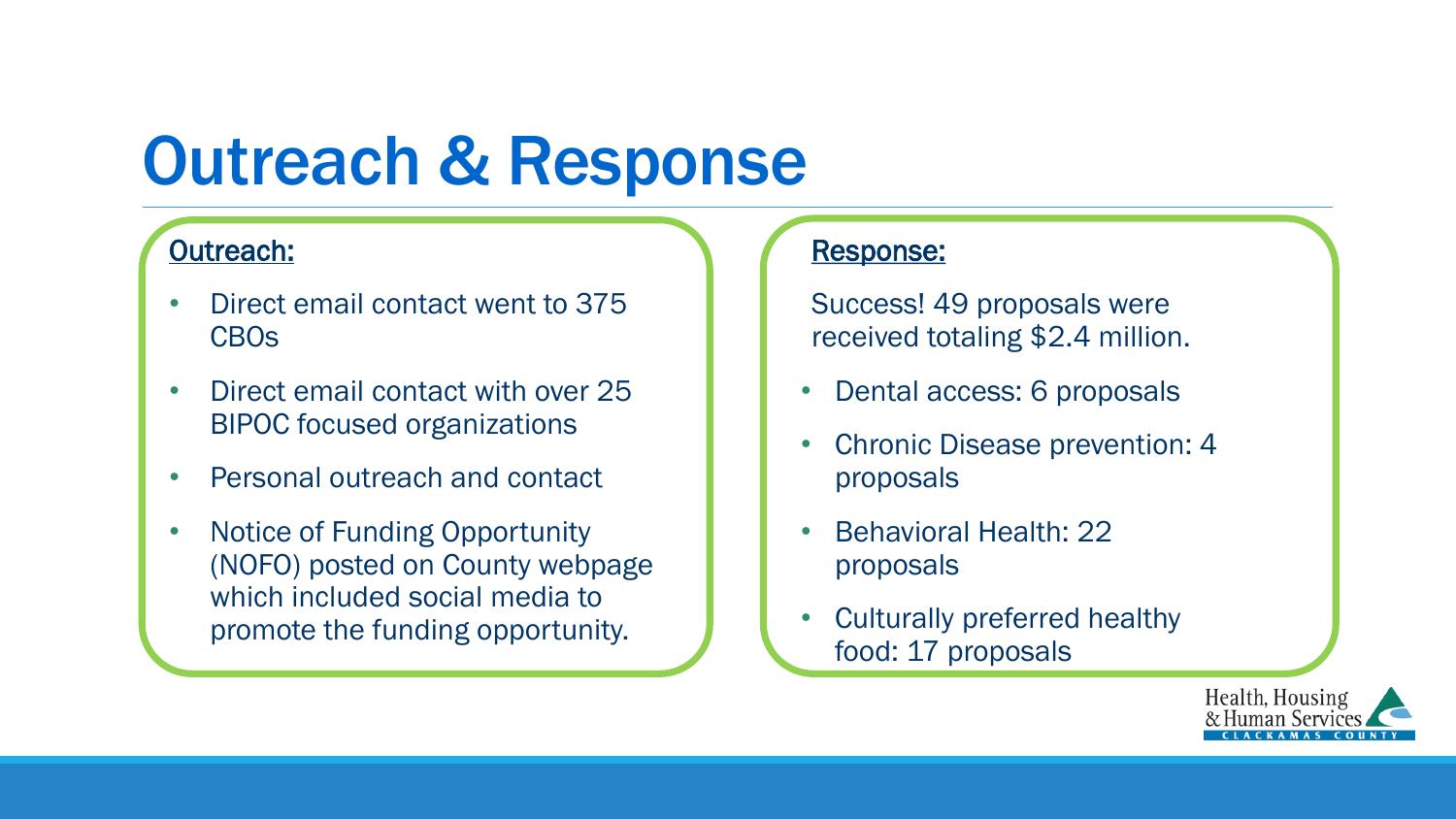#### Blueprint Grant Review Process

- $\checkmark$  Content area specific reviewers were assembled to screen and review proposals for Round 1 and Round 2.
- $\checkmark$  Proposals were screened, scored and discussed at length.
- $\checkmark$  Proposals had to meet scoring thresholds to advance.

Proposals rated on the following priorities:

- $\checkmark$  Advances Health Equity
- $\checkmark$  Addresses High Priority Populations
- $\checkmark$  Positive response to COVID
- $\checkmark$  Fills a service gap
- $\checkmark$  Impacts a health disparity
- $\checkmark$  Utilizes trauma informed practices
- $\checkmark$  Aligns with Blueprint Plan

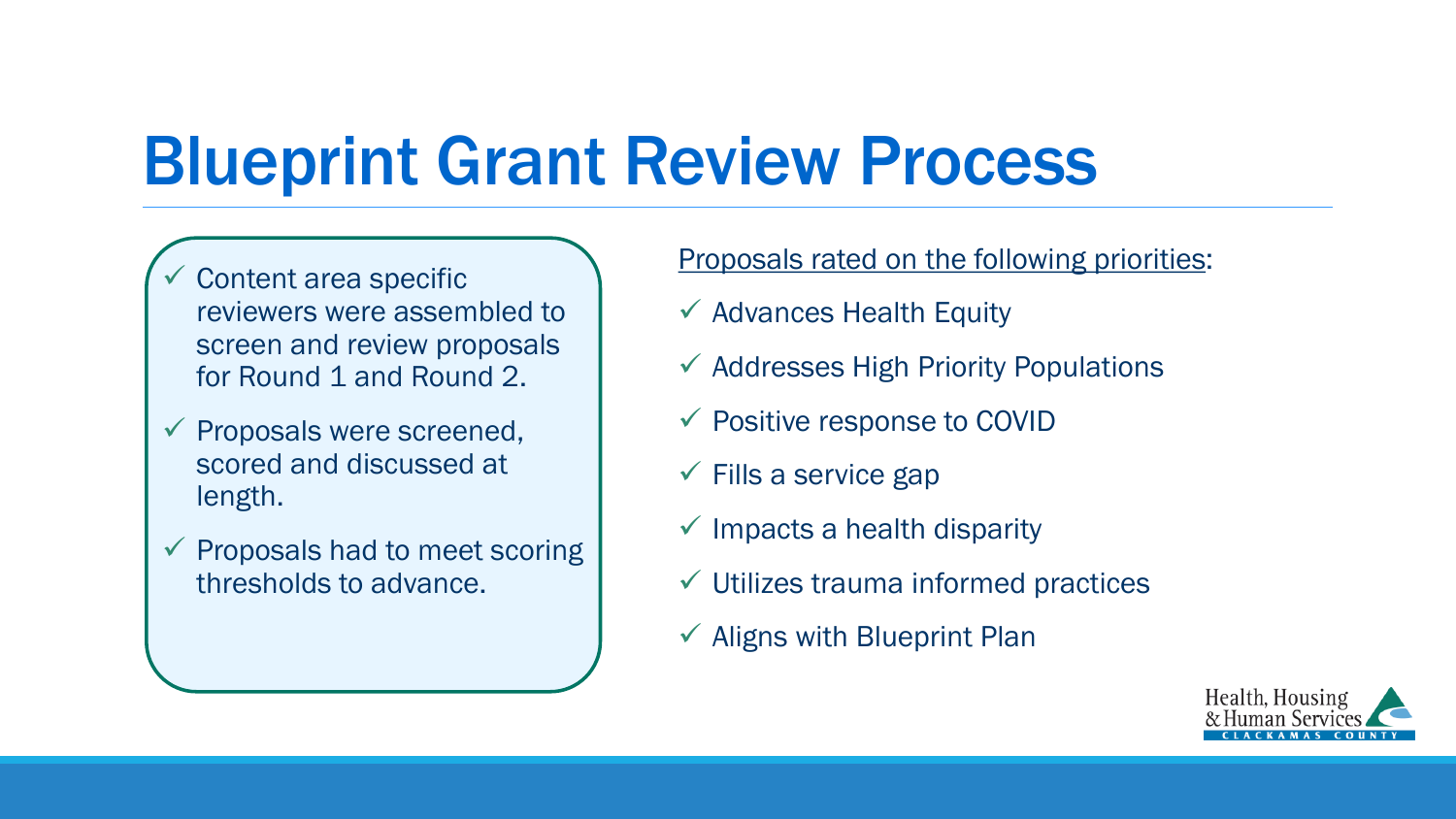#### Blueprint 2020-2023 Funding Recommendations

| <b>Objective Area</b>             | Proposal                                                                               |                    | <b>Funding Amount</b> |
|-----------------------------------|----------------------------------------------------------------------------------------|--------------------|-----------------------|
| <b>Behavioral Health</b>          | Providence Willamette Falls Hospital - Better Outcomes                                 | $\mathfrak{F}$     | 74,663.00             |
|                                   | <b>Clackamas Fire District - Community Medicine</b>                                    | $\mathfrak{F}$     | 75,000.00             |
|                                   | Clackamas Women's Services - Services for survivors of domestic<br>and sexual violence | $\mathfrak{F}$     | 72,545.00             |
| <b>Chronic Disease Prevention</b> | <b>Project Access NOW - Community Health Worker</b>                                    | $\mathfrak{P}$     | 75,000.00             |
| <b>Dental Access</b>              | Oregon Dental Foundation - Tooth Taxi                                                  | $\mathfrak{F}$     | 54,894.00             |
| <b>Culturally Preferred Food</b>  | <b>Clackamas Service Center - Expanded Services</b>                                    | $\mathfrak{P}$     | 75,000.00             |
|                                   | <b>Our House of Portland - Esther's Pantry</b>                                         | $\mathfrak{L}$     | 25,000.00             |
|                                   | Familias en Accion - Verduras en la comunidad con Lomita Farm                          | $\mathbf{\hat{f}}$ | 72,695.00             |
|                                   | LoveOne - LoveOne Rural Food Pantry                                                    | \$                 | 71,450.00             |
| Total                             |                                                                                        | \$                 | 596,247.00            |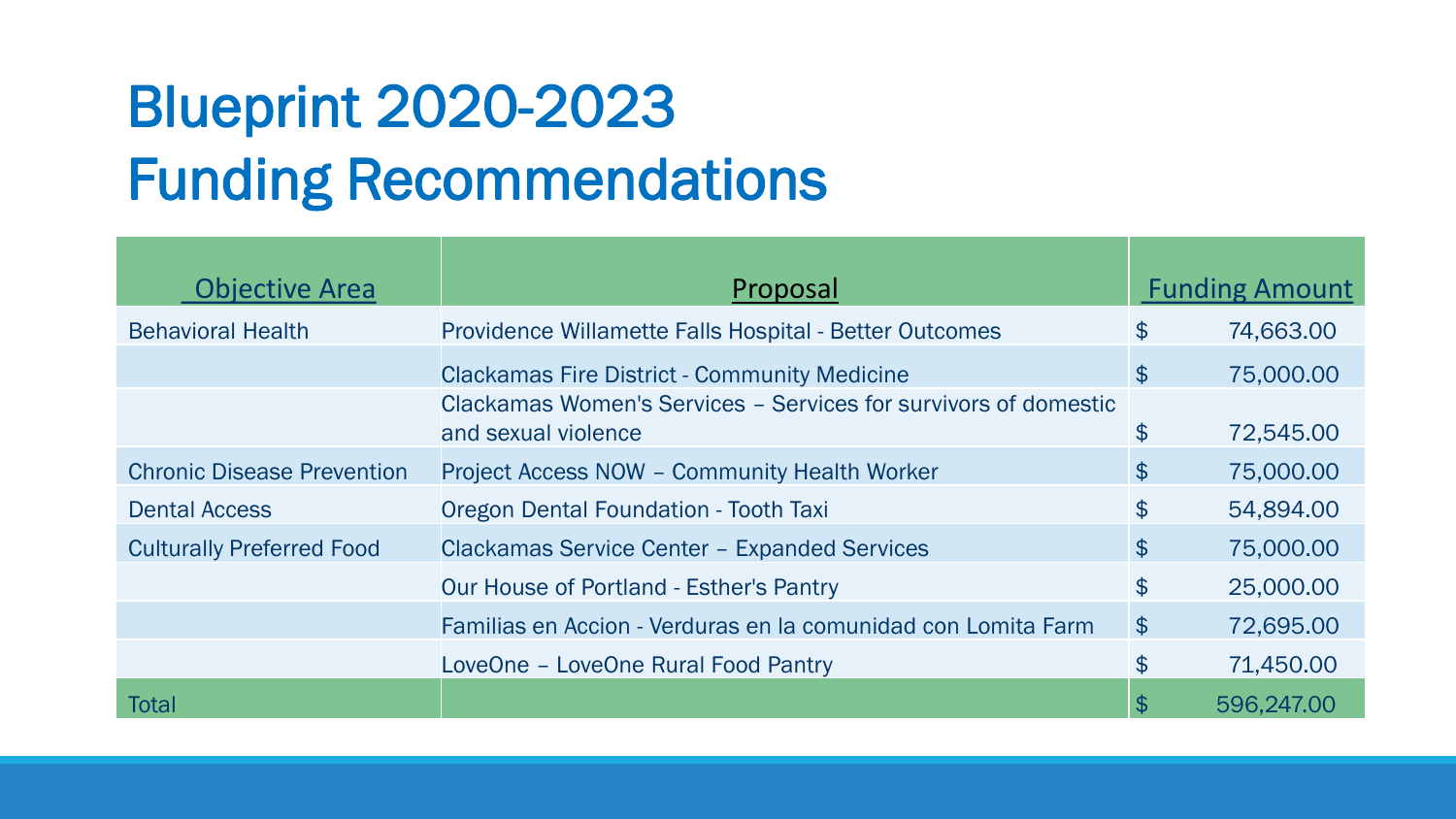## Providence Willamette Falls Hospital: *Better Outcomes Through Bridges*

| Objective:                             | BH: Reduce Emergency Departments visits for those with Medicaid who are experiencing mental health<br>concerns.                                                                                                                                                                                                                                                                                                                                                                                                                                                                                             |
|----------------------------------------|-------------------------------------------------------------------------------------------------------------------------------------------------------------------------------------------------------------------------------------------------------------------------------------------------------------------------------------------------------------------------------------------------------------------------------------------------------------------------------------------------------------------------------------------------------------------------------------------------------------|
| <b>Funding:</b>                        | \$74,663                                                                                                                                                                                                                                                                                                                                                                                                                                                                                                                                                                                                    |
| Overview:                              | The Better Outcomes Through Bridges (BOB) Program team begins working with clients in need, usually those<br>experiencing a behavioral health and housing issues when they are still a patient in a Providence hospital.<br>Outreach Specialists and Peer Support Specialists then work with clients after discharge to develop realistic<br>recovery, housing, and stabilization plans and goals driven by the patient; then for the next three to four<br>months BOB helps clients to obtain housing, maintain good health, and provides support and connection to<br>services needed maintain stability. |
| <b>Priority</b><br><b>Populations:</b> | Focus on BIPOC populations, those with limited English proficiency, those living in rural areas, and individuals<br>with chronic health conditions.                                                                                                                                                                                                                                                                                                                                                                                                                                                         |
| <b>Health Equity</b><br>Zone:          | Most cases come from Willamette Falls and Milwaukie hospitals. Medicaid who are experiencing mental health<br>concerns – with a focus on BIPOC populations, those with limited English proficiency, those living in rural<br>areas, and individuals with chronic health conditions. Low-income, Medicaid eligible MH crisis, housing<br>instability, untreated substance use disorder. High ED utilization.                                                                                                                                                                                                 |
| <b>Number Served:</b>                  | 75-100 clients per year.                                                                                                                                                                                                                                                                                                                                                                                                                                                                                                                                                                                    |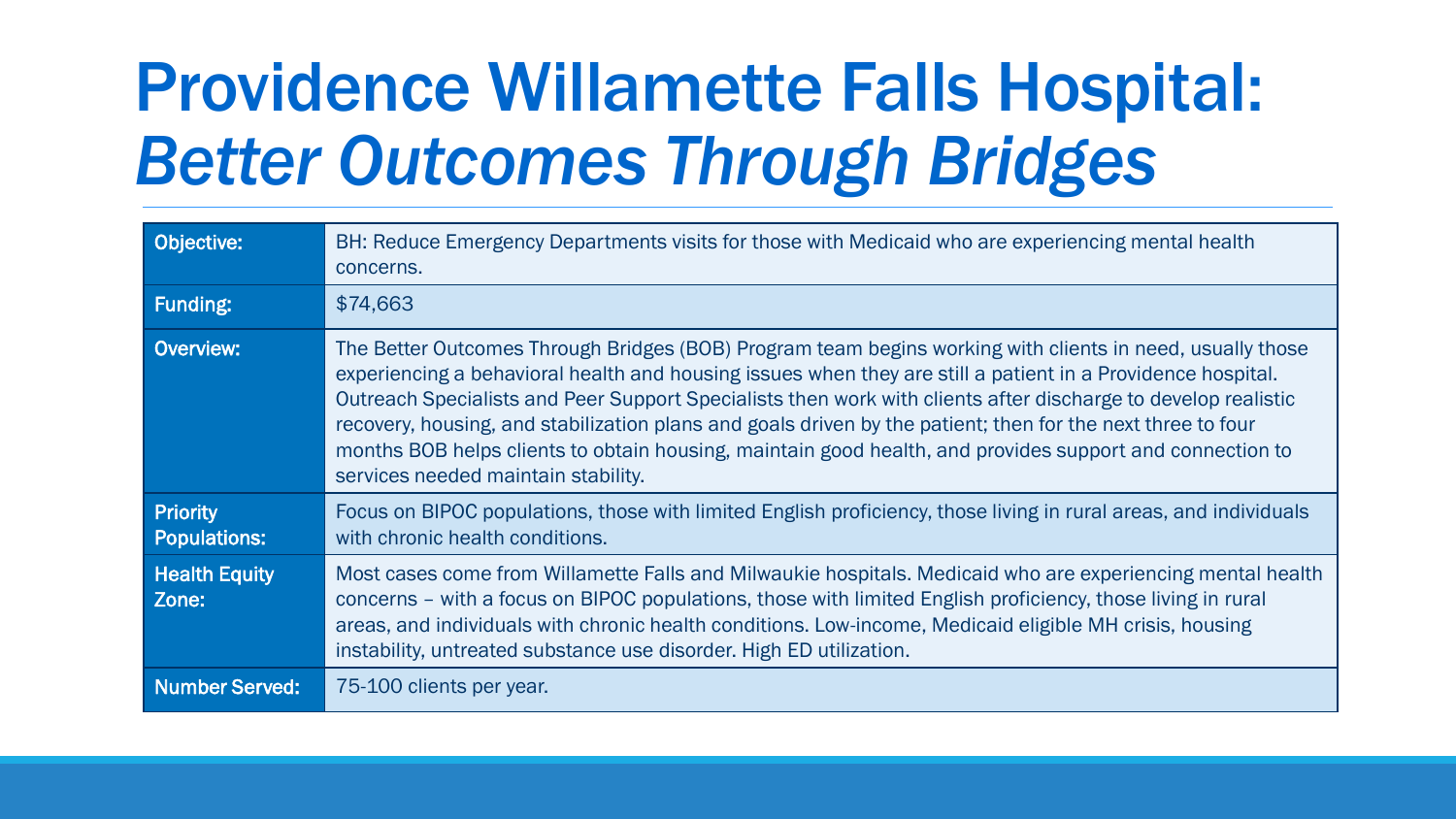## Clackamas Fire District: *Community Medicine*

| Objective:                             | BH: Increase access and utilization to alcohol and drug use treatment.                                                                                                                                                                                                                                                                                                                                                                                |
|----------------------------------------|-------------------------------------------------------------------------------------------------------------------------------------------------------------------------------------------------------------------------------------------------------------------------------------------------------------------------------------------------------------------------------------------------------------------------------------------------------|
| Funding:                               | \$75,000                                                                                                                                                                                                                                                                                                                                                                                                                                              |
| Overview:                              | Through participation in Project Hope, Clackamas Fire's Community Paramedic Program works to<br>increase access and utilization of addiction resources for those suffering from substance use disorder<br>(SUD). Project Hope is a data-driven collaboration by multisector community partners that respond to the<br>growing number of persons affected adversely by unmanaged mental health conditions and addiction in<br><b>Clackamas County.</b> |
| <b>Priority</b><br><b>Populations:</b> | Target those impacted by health disparities; Targeted Universalism; Adults; BIPOC; Latino; Elder adults<br>(w/ Adult Protective Services); Youth 18-30 (more diff to engage)                                                                                                                                                                                                                                                                          |
| <b>Health Equity</b><br>Zone:          | Data indicates high need:<br>Oregon City & Milwaukie for opioids<br>82 Ave. for Houseless<br>(operate w/in boundaries of Clackamas Fire)<br>Outer regions for isolation                                                                                                                                                                                                                                                                               |
| <b>Number</b><br>Served:               | 100 current clients & 20 targeted                                                                                                                                                                                                                                                                                                                                                                                                                     |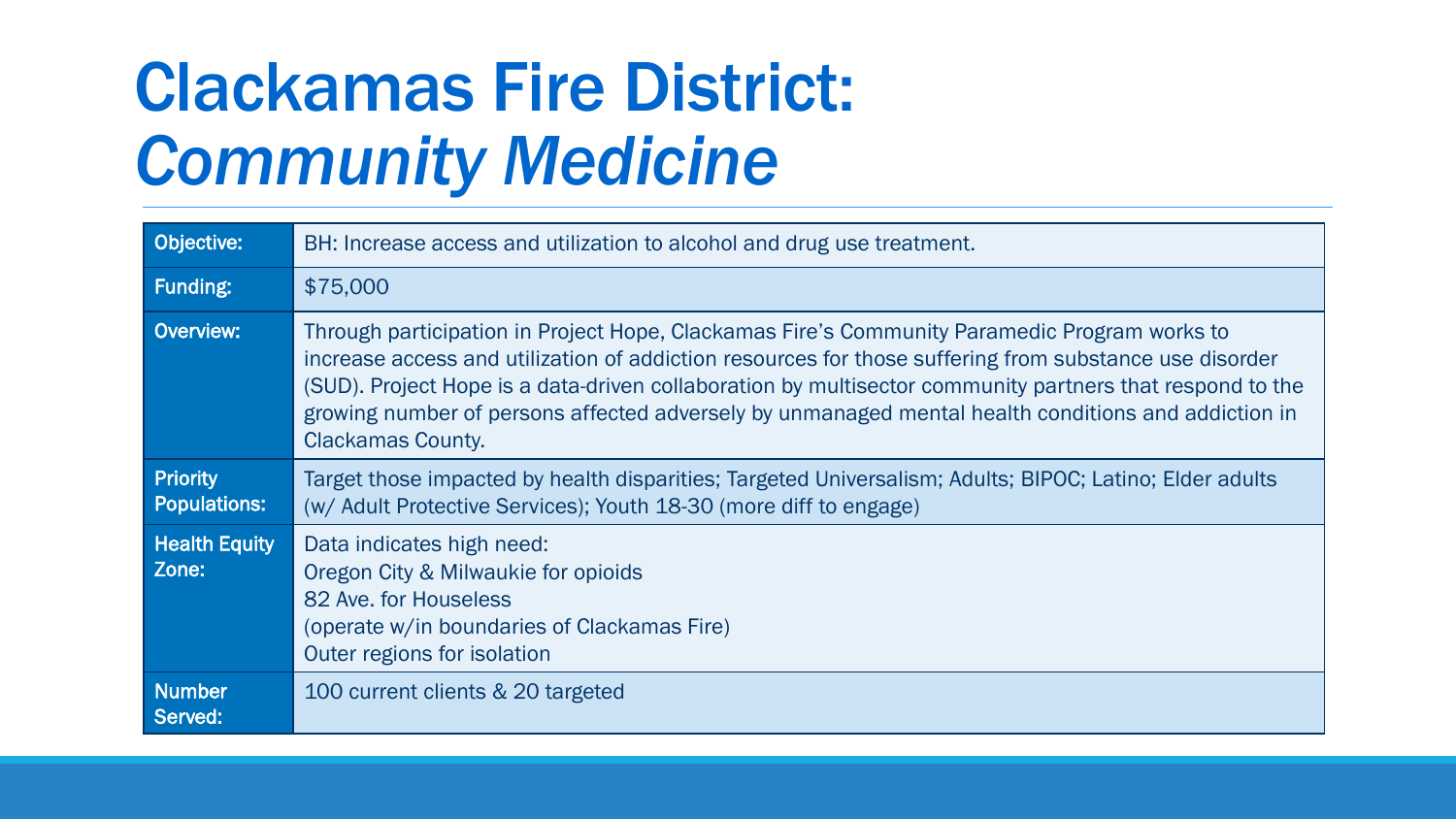#### Clackamas Women's Services: *Services for Survivors of Domestic & Sexual Violence*

| Objective:                             | BH: Increase access to behavioral health support services                                                                                                                                                                                                                                                                                                                                                                                                                                                                                                                                                                                                                                                                                                                                                            |
|----------------------------------------|----------------------------------------------------------------------------------------------------------------------------------------------------------------------------------------------------------------------------------------------------------------------------------------------------------------------------------------------------------------------------------------------------------------------------------------------------------------------------------------------------------------------------------------------------------------------------------------------------------------------------------------------------------------------------------------------------------------------------------------------------------------------------------------------------------------------|
| <b>Funding:</b>                        | \$54,894                                                                                                                                                                                                                                                                                                                                                                                                                                                                                                                                                                                                                                                                                                                                                                                                             |
| <b>Overview:</b>                       | Grant funding will maintain a co-located Latinx Advocate position - introduced in early 2021 as a pilot project - to<br>improve collaboration with domestic violence and mental health agencies and respond to the critically needed<br>suicide prevention support for victims of violence. Funded through SAMSHA Cares Act, this pilot is highly utilized<br>and meets a critical gap in services. Co-location has resulted in cross-sector partnerships, streamlined service<br>provision, and enhanced safety and support for those experiencing violence. Expanding colocation services has<br>further supported the mental health and substance use needs of survivors and will improve survivors' access to<br>services, support their physical and emotional needs, and create new opportunities for healing. |
| <b>Priority</b><br><b>Populations:</b> | Survivors of domestic and sexual violence, child abuse, elder abuse, stalking, dating violence, and trafficking.<br>We know interpersonal violence impacts individuals of all ages, gender identities, and cultural backgrounds.<br>Most participants are women with dependent children, and most live on low incomes. On average, 35% of CWS<br>participants identify as persons of color; BIPOC participants comprise more than half of survivors served through<br>our Shelter and Housing.                                                                                                                                                                                                                                                                                                                       |
| <b>Health Equity</b><br>Zone:          | Identified through CC Health Center                                                                                                                                                                                                                                                                                                                                                                                                                                                                                                                                                                                                                                                                                                                                                                                  |
| <b>Number</b><br>Served:               | 400 served for 16 month period                                                                                                                                                                                                                                                                                                                                                                                                                                                                                                                                                                                                                                                                                                                                                                                       |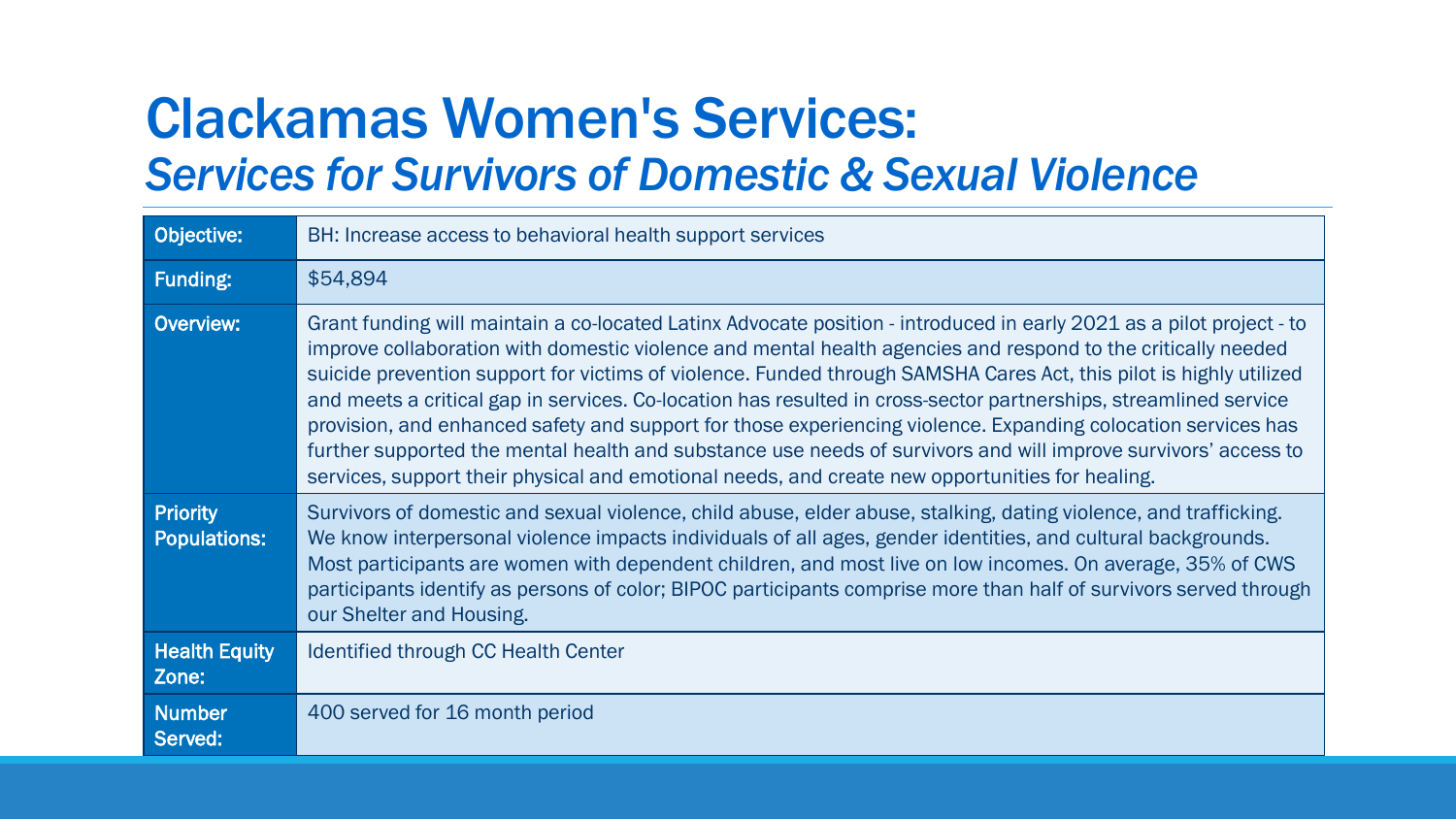## Project Access NOW: *Community Health Worker*

| Objective:                             | Chronic Disease: Chronic disease prevention planning, outreach with<br>high priorities populations.                                                                                                                                                                                                                                                                                                                                                                                                                                                                                                                                                                                                                                                                                                                                                                                                                                  |
|----------------------------------------|--------------------------------------------------------------------------------------------------------------------------------------------------------------------------------------------------------------------------------------------------------------------------------------------------------------------------------------------------------------------------------------------------------------------------------------------------------------------------------------------------------------------------------------------------------------------------------------------------------------------------------------------------------------------------------------------------------------------------------------------------------------------------------------------------------------------------------------------------------------------------------------------------------------------------------------|
| Funding:                               | \$75,000                                                                                                                                                                                                                                                                                                                                                                                                                                                                                                                                                                                                                                                                                                                                                                                                                                                                                                                             |
| <b>Overview:</b>                       | Grant funds will allow PANOW to hire a full-time CHW to support CCHC patients. This individual will seek opportunities<br>to distribute culturally-specific health information and promote healthy behaviors, especially among immigrant<br>communities, communities of color, and communities where English is not a primary language. Primary scope of work<br>will be on diabetes and obesity prevention including the distribution of culturally-specific materials, and a social<br>determinants of health screening focused on food insecurity and referrals to wrap-around services. The work will be a<br>blend of remote and in-person community site-based work. Additional information to be distributed will be: increasing<br>physical activity, healthy eating/cooking, tobacco cessation, and other chronic disease prevention/management as well<br>as pandemic-related information and health insurance enrollment. |
| <b>Priority</b><br><b>Populations:</b> | Underserved communities in CC; particularly areas where communities of color and low-income individuals live and<br>work. Spanish, English, and/or Arabic-speaking individuals; first- and second-generation immigrants, documented and<br>undocumented; those who identify as Hispanic and/or Latino, Middle Eastern and/or Arab, and/or Black and/or African<br>American; and populations who are uninsured, underinsured, or unable to access insurance.                                                                                                                                                                                                                                                                                                                                                                                                                                                                          |
| <b>Health Equity</b><br>Zone:          | Milwaukie/Happy Valley, Clackamas/Gladstone, Canby, North Clackamas School District, and Gladstone Children and<br><b>Families Ctr.</b>                                                                                                                                                                                                                                                                                                                                                                                                                                                                                                                                                                                                                                                                                                                                                                                              |
| <b>Number Served:</b>                  | 700 virtually and in person education                                                                                                                                                                                                                                                                                                                                                                                                                                                                                                                                                                                                                                                                                                                                                                                                                                                                                                |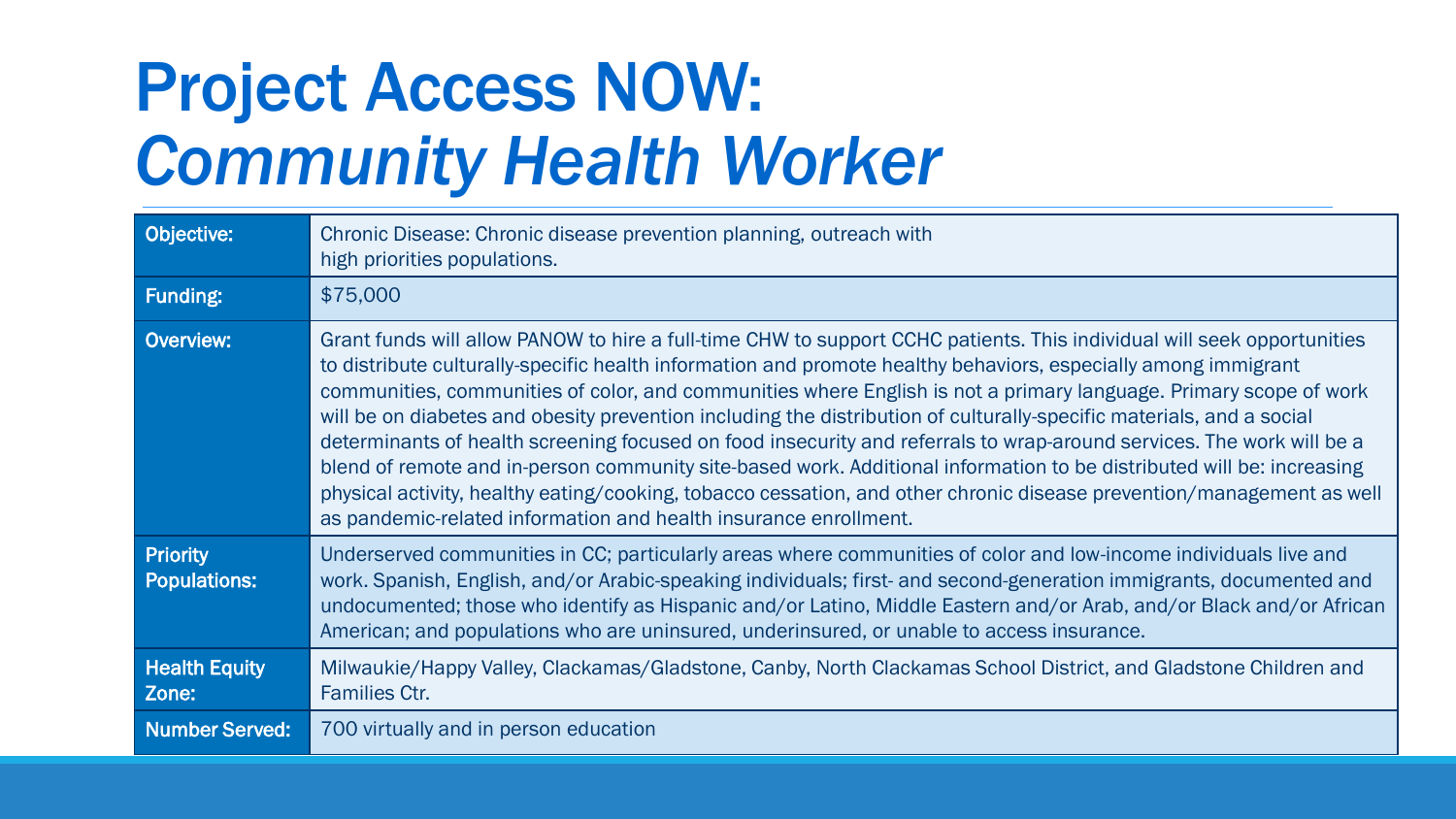#### Oregon Dental Foundation: *Tooth Taxi*

| Objective:                             | <b>Dental Access</b>                                                                                                                                                                                                                                                                                                                                                                                                                                                                                                                                       |
|----------------------------------------|------------------------------------------------------------------------------------------------------------------------------------------------------------------------------------------------------------------------------------------------------------------------------------------------------------------------------------------------------------------------------------------------------------------------------------------------------------------------------------------------------------------------------------------------------------|
| Funding:                               | \$54,894                                                                                                                                                                                                                                                                                                                                                                                                                                                                                                                                                   |
| Overview:                              | Comprehensive dental care to kids in Clackamas County. Up to 5 sites, 3 minimum. The provider<br>team delivers classroom-based education on nutrition and good oral health habits, including<br>providing each child with a dental hygiene kit, and offers oral health screenings (150 kids). Then,<br>aboard the Tooth Taxi, the team provides a range of comprehensive dental care services from<br>preventive, long-lasting treatments like sealants and cleanings to restorative care like fillings, root<br>canals, and tooth extractions (125 kids). |
| <b>Priority</b><br><b>Populations:</b> | Children: Iow-income, vulnerable, rural, BIPOC, Latino, communities of color                                                                                                                                                                                                                                                                                                                                                                                                                                                                               |
| <b>Health Equity</b><br>Zone:          | TBD: with DCOs and SBHC staff, CCPHD input                                                                                                                                                                                                                                                                                                                                                                                                                                                                                                                 |
| <b>Number</b><br>Served:               | 150 kids receive education; 125 kids receive treatment                                                                                                                                                                                                                                                                                                                                                                                                                                                                                                     |

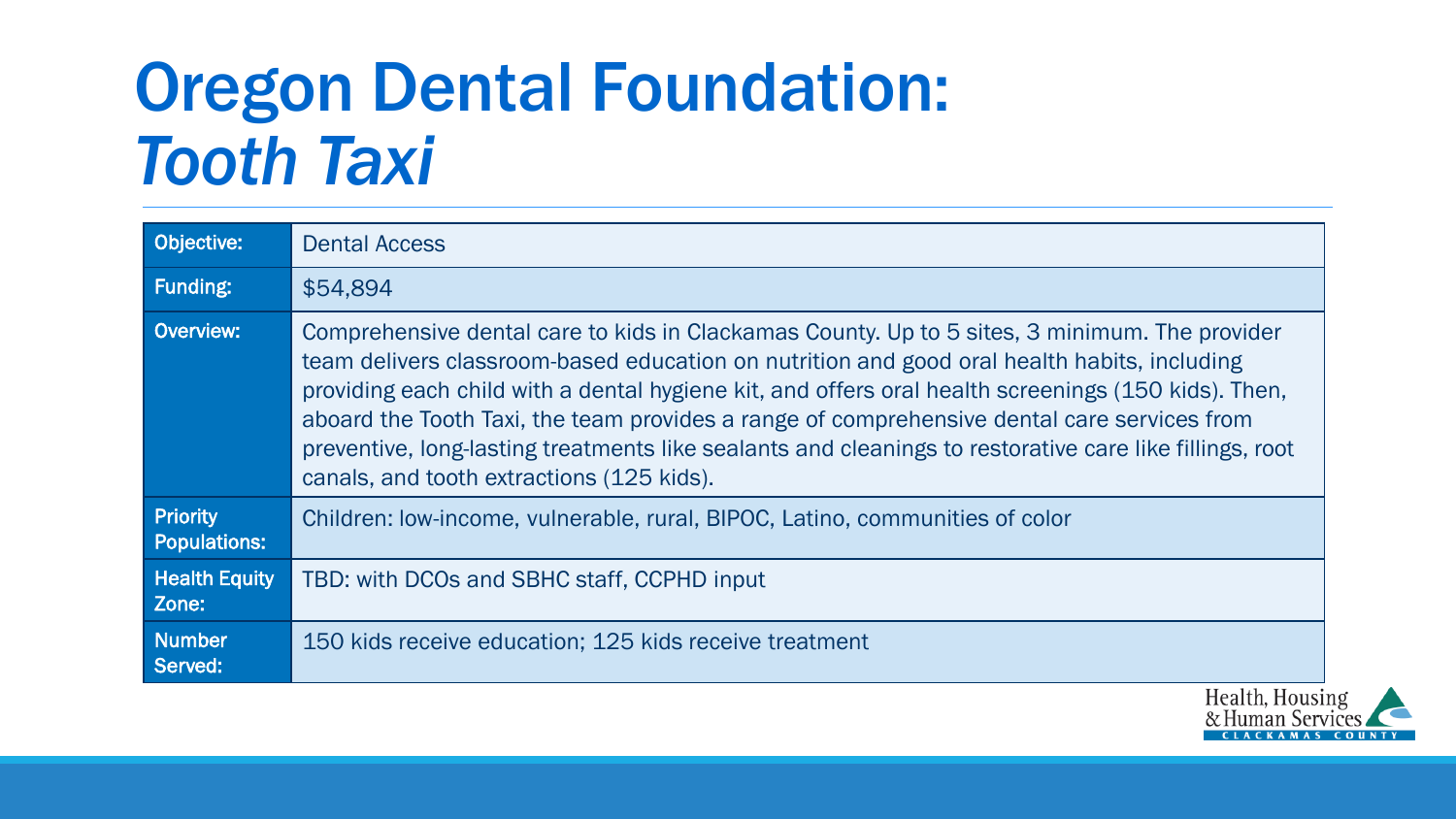#### Clackamas Service Center: *Expanded Services*

| Objective:                             | Food: Increase number of food distribution sites in Clackamas county that provide healthy and culturally<br>preferred foods.                                                                                                                                                                                                                                                                                                                                                                                                                           |
|----------------------------------------|--------------------------------------------------------------------------------------------------------------------------------------------------------------------------------------------------------------------------------------------------------------------------------------------------------------------------------------------------------------------------------------------------------------------------------------------------------------------------------------------------------------------------------------------------------|
| <b>Funding:</b>                        | \$75,000                                                                                                                                                                                                                                                                                                                                                                                                                                                                                                                                               |
| Overview:                              | CSC plans to leverage our brand-new 8,000 sq. ft. food distribution warehouse to expand access to culturally<br>preferred foods for CSC and other food site partners. Funds will primarily be used to purchase culturally<br>preferred grocery items for Latino, Eastern European, and Middle Eastern/Halal cuisines, with a focus on<br>serving new Afghan refugees arriving in Clackamas and east Portland. All culturally relevant foods will be<br>distributed through CSC's brand new food hub.                                                   |
| <b>Priority</b><br><b>Populations:</b> | The primary target population for this request is people who are food insecure, with a special focus on Latino,<br>Eastern European/Russian, and Middle Eastern people, including refugees from Afghanistan resettling in<br>Oregon. Secondary beneficiaries will be partner food aid organizations, including community nonprofits,<br>churches, and other agencies that offer direct food assistance who will benefit from reliable and convenient<br>access to fresh, healthy, nutritious, family-friendly, and culturally relevant food resources. |
| <b>Health Equity</b><br>Zone:          | We believe that CSC's food hub has the potential to directly benefit every food insecure person in Clackamas<br>County.                                                                                                                                                                                                                                                                                                                                                                                                                                |
| <b>Number</b><br>Served:               | 6,400 Households- 1 yr. span                                                                                                                                                                                                                                                                                                                                                                                                                                                                                                                           |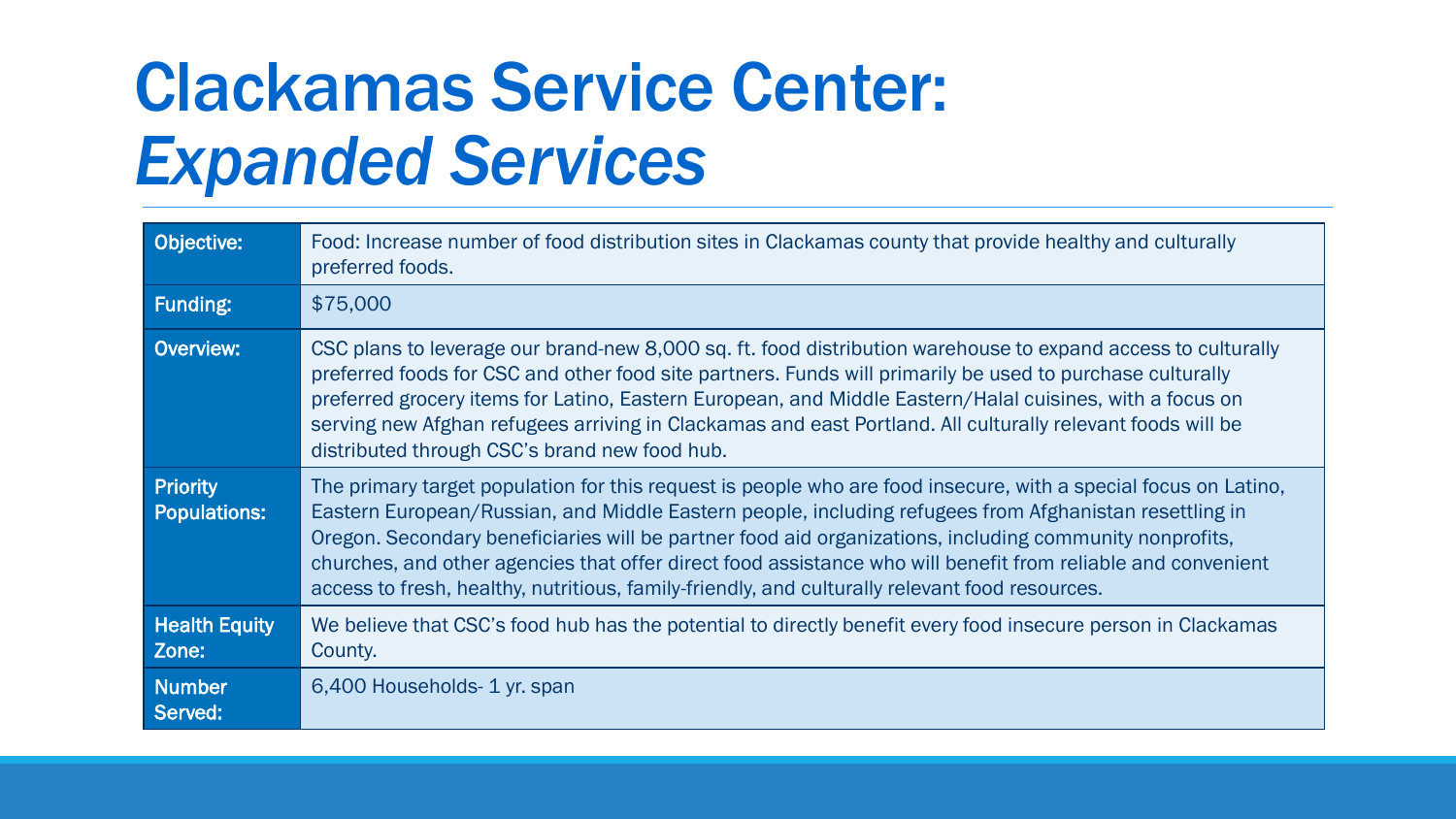### Our House of Portland: *Esther's Pantry*

| Objective:                             | Food: Increase number of food distribution sites in Clackamas county that provide healthy and culturally preferred foods.                                                                                                                                                                                                                                                                                                                                                                                                                                                                                                                                                                                                                                                                                                                                                                                                          |
|----------------------------------------|------------------------------------------------------------------------------------------------------------------------------------------------------------------------------------------------------------------------------------------------------------------------------------------------------------------------------------------------------------------------------------------------------------------------------------------------------------------------------------------------------------------------------------------------------------------------------------------------------------------------------------------------------------------------------------------------------------------------------------------------------------------------------------------------------------------------------------------------------------------------------------------------------------------------------------|
| Funding:                               | \$25,000                                                                                                                                                                                                                                                                                                                                                                                                                                                                                                                                                                                                                                                                                                                                                                                                                                                                                                                           |
| Overview:                              | Esther's Pantry, the first LGBTQ+ affirming food pantry in the state, supplies nutritious supplemental food and personal care<br>items and provides a unique client-focused, shopping style experience that inspires dignity and independence. Hire Russian<br>and Swahili translator for three hours a day (over two weeks) to gather feedback from immigrant clients about what food<br>options they would like to have, and to translate Pantry signage and documents (including marketing flyers and<br>recommended recipes for foods readily available at the Pantry). Purchase a family plan DuoLingo app to assist Pantry staff<br>with basic translations to support Russian and African clients while shopping. Create and disseminate marketing flyers<br>throughout the community. Purchase culturally-attuned foods on a monthly basis for a year to broaden the specialty food<br>options offered at Esther's Pantry. |
| <b>Priority</b><br><b>Populations:</b> | LGBTQIA+; Low-income; Houseless; Housing and food insecure; Ninety-seven percent (97%) of our new clients served since<br>July 2021 are collecting food to provide for their families with children or dependent parents, and 65% are immigrants<br>(Russian/Ukrainian and African).                                                                                                                                                                                                                                                                                                                                                                                                                                                                                                                                                                                                                                               |
| <b>Health</b><br><b>Equity Zone:</b>   | All CC, especially North Clackamas                                                                                                                                                                                                                                                                                                                                                                                                                                                                                                                                                                                                                                                                                                                                                                                                                                                                                                 |
| <b>Number</b><br>Served:               | 450 clients by 12/30/22                                                                                                                                                                                                                                                                                                                                                                                                                                                                                                                                                                                                                                                                                                                                                                                                                                                                                                            |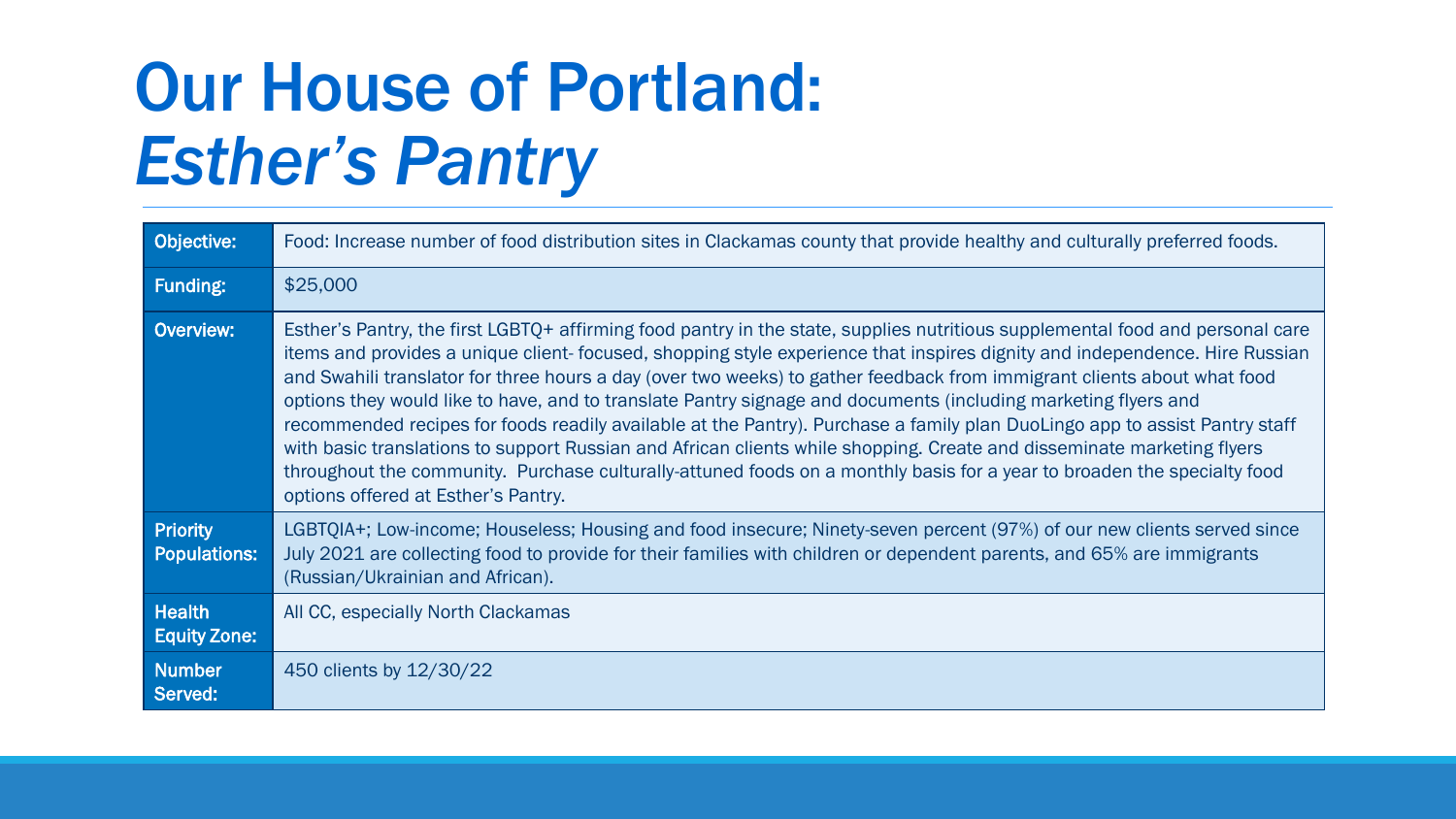# Familias en Accion:

#### *Verduras en la comunidad con Lomita Farms*

| Objective:                             | Food: Increase number of food distribution sites in Clackamas County that provide healthy and culturally<br>preferred foods.                                                                                                                                                                                    |
|----------------------------------------|-----------------------------------------------------------------------------------------------------------------------------------------------------------------------------------------------------------------------------------------------------------------------------------------------------------------|
| <b>Funding:</b>                        | \$72,695                                                                                                                                                                                                                                                                                                        |
| <b>Overview:</b>                       | Distribute boxes to Clackamas County residents through partnership locales and also to homes directly.<br>Conduct other programming: such as disease prevention classes, nutrition/cooking classes, or other<br>health education. Create and disseminate educational materials with each food box distribution. |
| <b>Priority</b><br><b>Populations:</b> | <b>Latinx Community</b>                                                                                                                                                                                                                                                                                         |
| <b>Health Equity</b><br>Zone:          | North Clackamas, Oregon City, West Linn-Wilsonville                                                                                                                                                                                                                                                             |
| Number<br>Served:                      | 30 boxes per week from May-Nov.                                                                                                                                                                                                                                                                                 |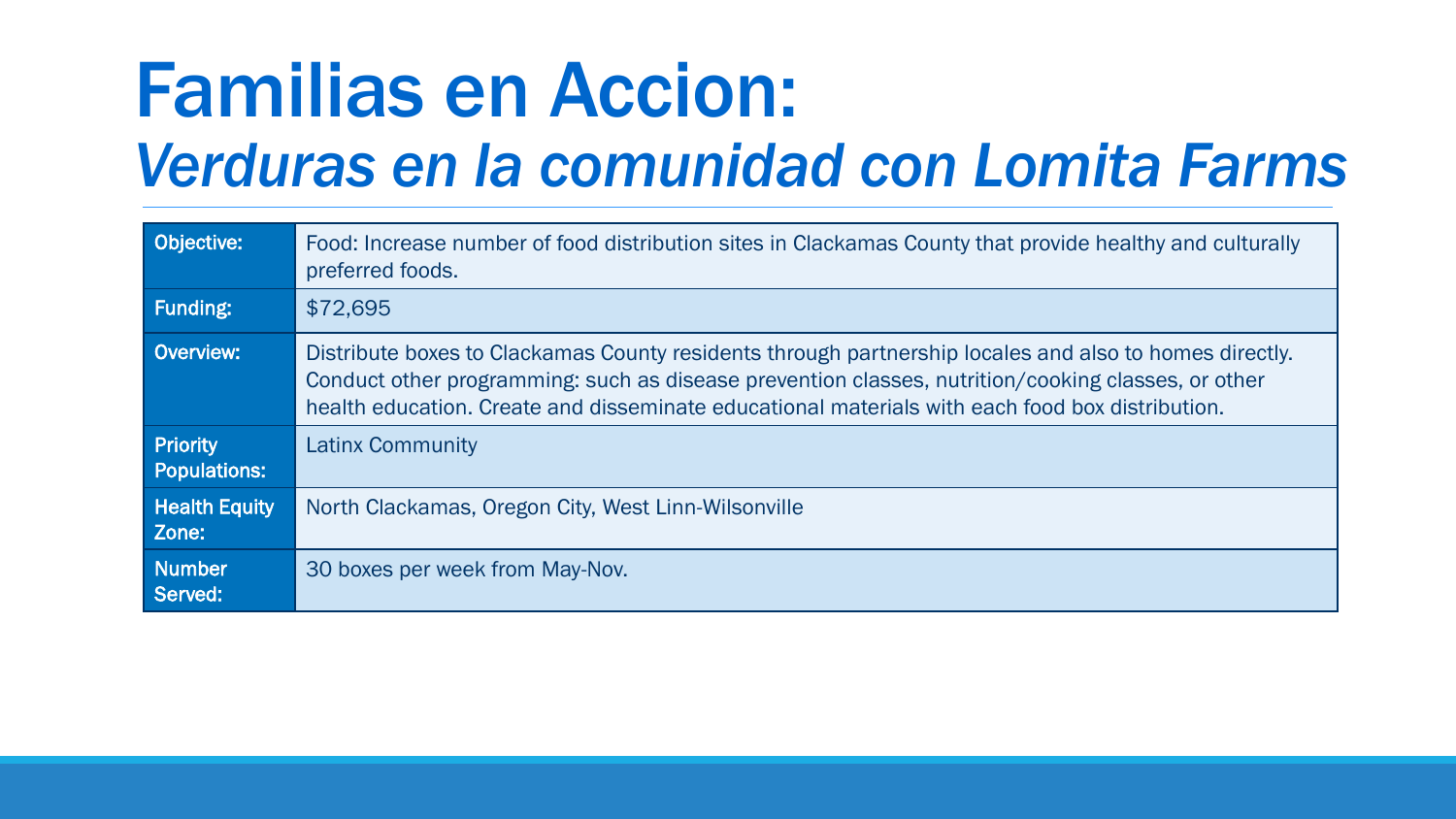## LoveOne: *LoveOne Rural Pantry*

| Objective:                             | Food: Increase number of food distribution sites in Clackamas county that provide healthy and culturally preferred foods.                                                                                                                                                                                                                                                                                                                                                                                                                                                                                                                                                                                                                                                                                                  |
|----------------------------------------|----------------------------------------------------------------------------------------------------------------------------------------------------------------------------------------------------------------------------------------------------------------------------------------------------------------------------------------------------------------------------------------------------------------------------------------------------------------------------------------------------------------------------------------------------------------------------------------------------------------------------------------------------------------------------------------------------------------------------------------------------------------------------------------------------------------------------|
| <b>Funding:</b>                        | \$71,450                                                                                                                                                                                                                                                                                                                                                                                                                                                                                                                                                                                                                                                                                                                                                                                                                   |
| <b>Overview:</b>                       | Funding will provide continuity and stability to our weekly rural food pantry in Redland, Oregon. The pantry will provide a<br>free market of basic groceries for as many as 100 individuals and families per week. We will purchase an enclosed trailer<br>for transporting food from the Clackamas Service Center distribution site to our pantry at the Redland Grange. Paid<br>staffing will ensure the pantry's continued operation and growth, while strengthening partnerships with participation and<br>advocacy. Feeding America projected Clackamas County's overall rate of food insecurity at 12.3% for 2021. Our rural<br>food pantry meets the need with a pathway to better health outcomes through nutritional intervention, support for mental<br>and physical health needs, housing stability, and more. |
| <b>Priority</b><br><b>Populations:</b> | Under-resourced and marginalized high priority populations. This includes anyone who is experiencing houselessness,<br>unstable housing, economic hardship, food insecurity,<br>and/or have been affected by the Covid-19 pandemic. Redland, like many rural areas, poses unique challenges to its<br>residents: the lack of nearby public transportation lines, a reduced availability of grocery stores, and limited access to<br>health resources                                                                                                                                                                                                                                                                                                                                                                       |
| <b>Health Equity</b><br>Zone:          | Redland                                                                                                                                                                                                                                                                                                                                                                                                                                                                                                                                                                                                                                                                                                                                                                                                                    |
| <b>Number</b><br>Served:               | 100 individuals a week                                                                                                                                                                                                                                                                                                                                                                                                                                                                                                                                                                                                                                                                                                                                                                                                     |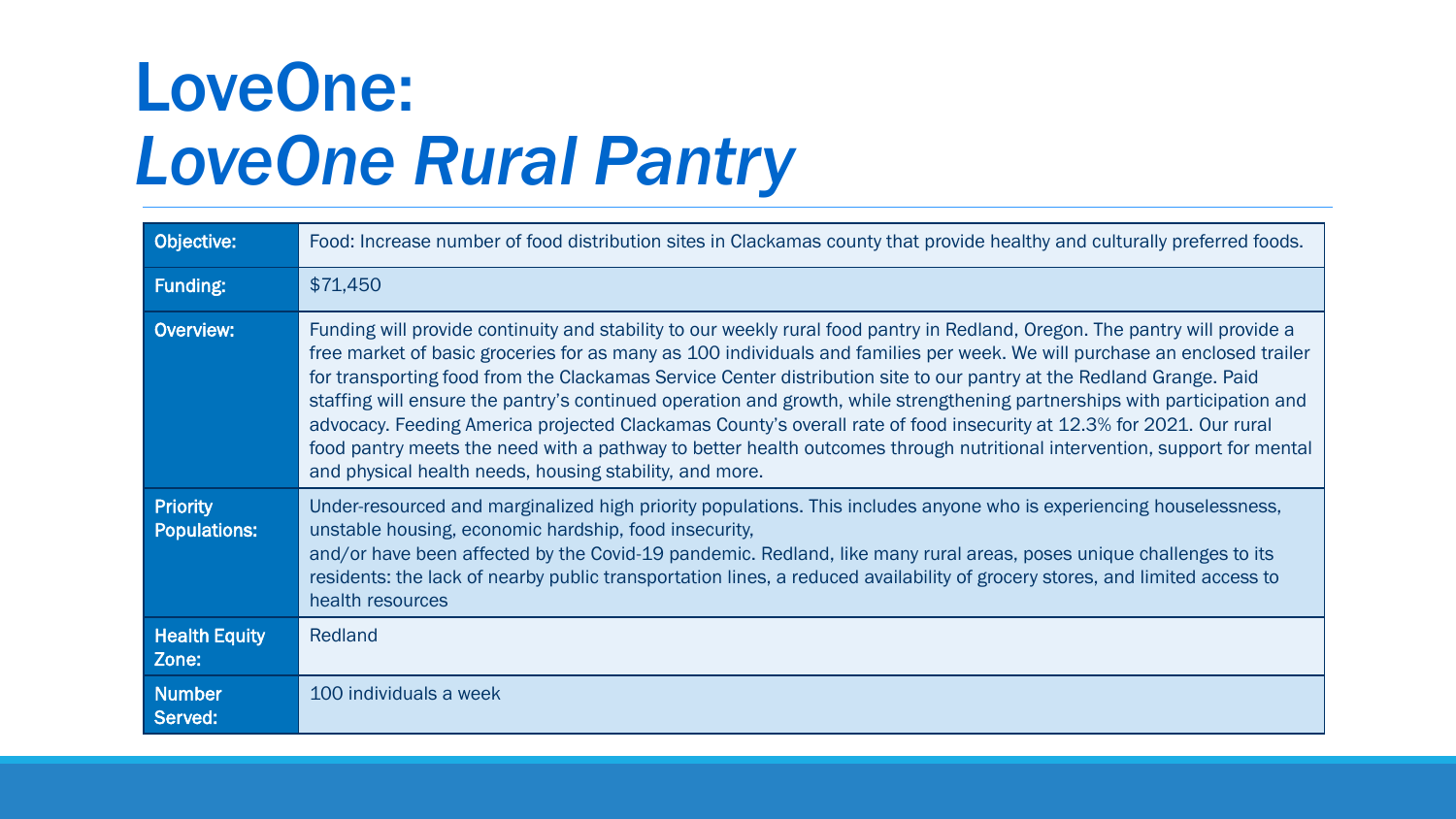#### Next Steps

#### Approval process:

- Clackamas County Public Health Advisory Council approval
- Conditional Award Letter sent to grant recipients to begin contract negotiations
- Upon agreement on conditions and contracting requirements an Award Letter is sent out
- $\checkmark$  Contracts executed and the FUN BEGINS!

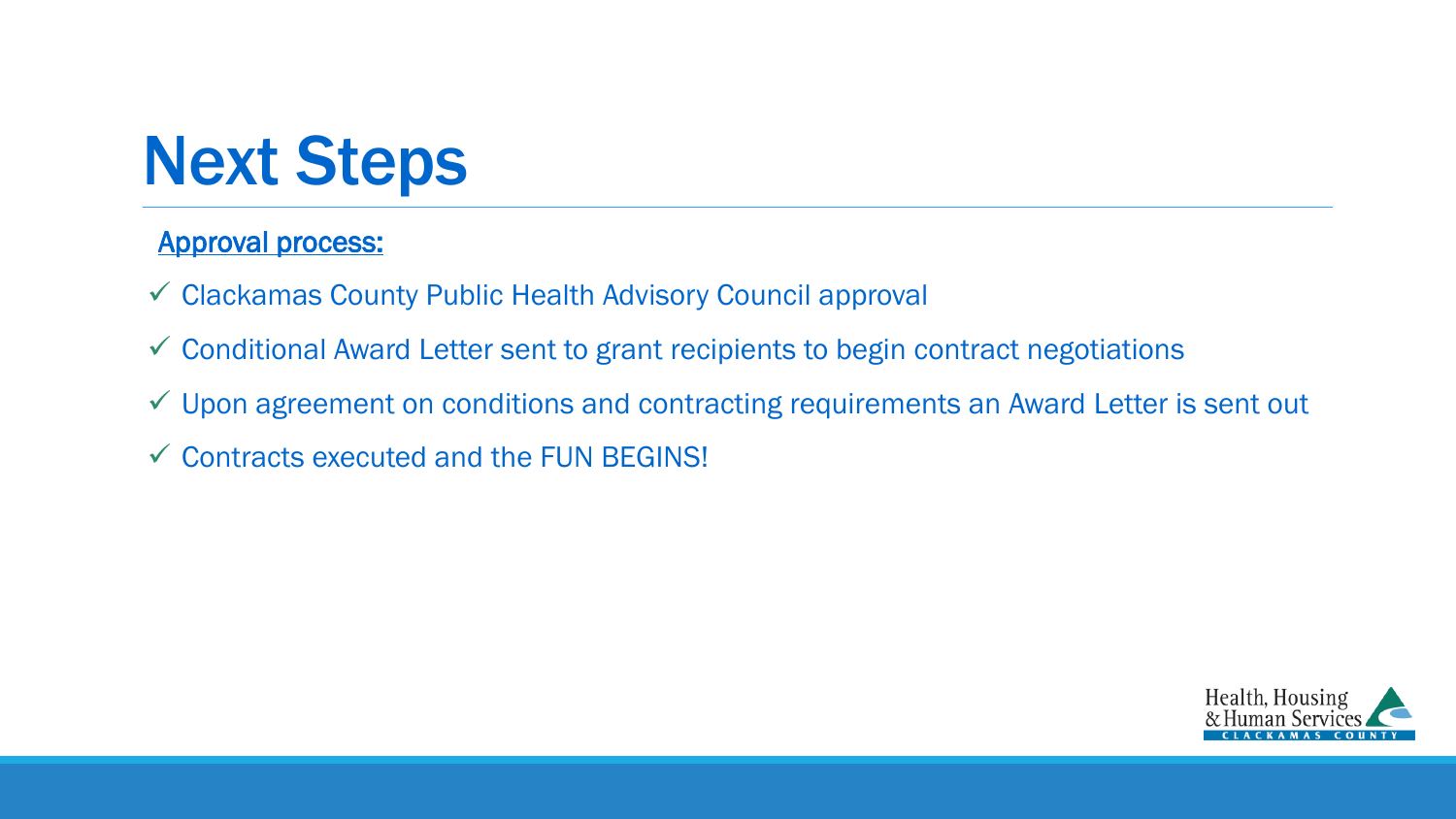#### PHAC Consideration

Should the Public Health Advisory Council approve the funding recommendations presented by the Blueprint Review Panels?